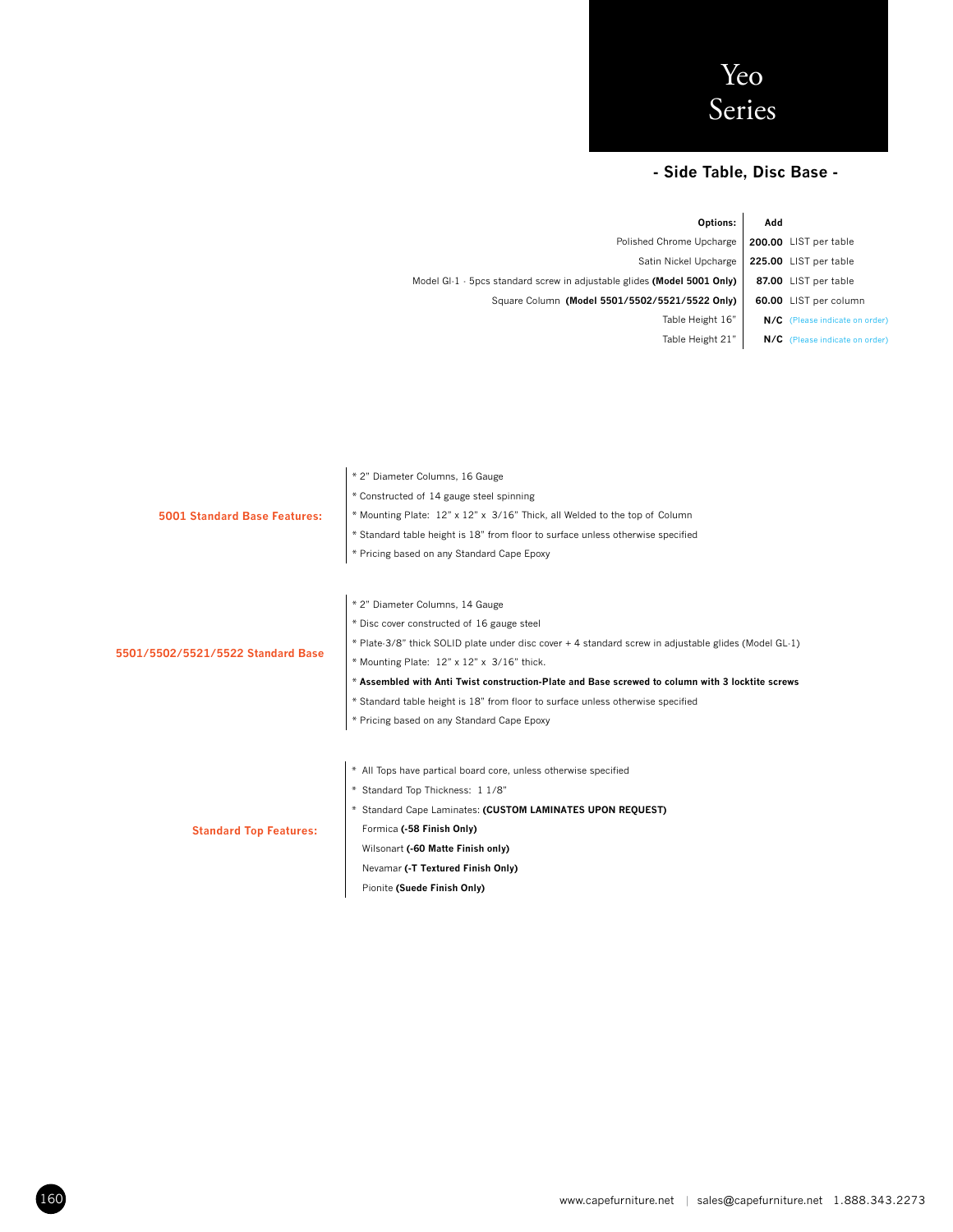## **HOW TO READ CODES: RD 30 D 5001-18**

**RD**= Round

**30D** = Top Size: 30" Diameter

**5001-18= 5001**=Model 5001 Lee Low Trumpet, -**18**=18" Diameter



**- Side Table, Disc Base -** 



| Model #   |         | Round Top | Size            |       | Wt. | ST <sub>1</sub> | ST <sub>2</sub> | ST <sub>3</sub> | ST4             | ST <sub>5</sub> | ST <sub>6</sub> | ST7             |      |
|-----------|---------|-----------|-----------------|-------|-----|-----------------|-----------------|-----------------|-----------------|-----------------|-----------------|-----------------|------|
|           |         |           | Trumpet Base    | A x B |     |                 |                 |                 |                 |                 |                 |                 |      |
| <b>RD</b> | 15      | D         | $5001 - 15$     | 15    | 15  | 31              | 399             | 413             | 457             | 479             | 490             | 545             | 654  |
| <b>RD</b> | 18      | D         | $5001 - 15$     | 18    | 18  | 34              | 431             | 452             | 515             | 547             | 562             | 641             | 799  |
| <b>RD</b> | 20      | D         | $5001 - 15$     | 20    | 20  | 37              | 456             | 481             | 559             | 598             | 618             | 715             | 910  |
| <b>RD</b> | 24      | D         | $5001 - 15$     | 24    | 24  | 44              | 513             | 550             | 662             | 718             | 746             | 887             | 1167 |
| <b>RD</b> | 30      | D         | $5001-18$       | 30    | 30  | 59              | 618             | 676             | 852             | 939             | 983             | 1202            | 1640 |
|           |         |           |                 |       |     |                 |                 |                 |                 |                 |                 |                 |      |
|           |         |           |                 |       |     |                 |                 |                 |                 |                 |                 |                 |      |
|           | Model # |           | Square Top      | Size  |     | Wt.             | ST1             | ST <sub>2</sub> | ST <sub>3</sub> | ST4             | ST <sub>5</sub> | ST <sub>6</sub> | ST7  |
|           |         |           | Trumpet Base    | A x B |     |                 |                 |                 |                 |                 |                 |                 |      |
| SQ        | 15      | 15        | $5001 - 15$     | 15    | 15  | 30              | 392             | 405             | 445             | 465             | 475             | 525             | 624  |
| SQ        | 18      | 18        | 5001.15         | 18    | 18  | 33              | 421             | 440             | 498             | 526             | 541             | 613             | 756  |
| SQ        | 20      | 20        | $5001 - 15$     | 20    | 20  | 36              | 444             | 467             | 538             | 574             | 591             | 680             | 857  |
| SQ        | 24      | 24        | $5001 - 15$     | 24    | 24  | 42              | 496             | 530             | 632             | 683             | 708             | 836             | 1091 |
| SQ        | 30      | 30        | $5001-18$       | 30    | 30  | 56              | 591             | 644             | 804             | 883             | 923             | 1123            | 1521 |
|           |         |           |                 |       |     |                 |                 |                 |                 |                 |                 |                 |      |
|           |         |           |                 |       |     |                 |                 |                 |                 |                 |                 |                 |      |
|           | Model # |           | Round Top       | Size  |     | Wt.             | ST <sub>1</sub> | ST <sub>2</sub> | ST <sub>3</sub> | ST <sub>4</sub> | ST <sub>5</sub> | ST <sub>6</sub> | ST7  |
|           |         |           | Round Disc Base | A x B |     |                 |                 |                 |                 |                 |                 |                 |      |
| <b>RD</b> | 15      | D         | 5501-15         | 15    | 15  | 49              | 894             | 909             | 953             | 974             | 985             | 1040            | 1150 |
| <b>RD</b> | 18      | D         | $5501-15$       | 18    | 18  | 52              | 926             | 947             | 1010            | 1042            | 1058            | 1137            | 1294 |
| <b>RD</b> | 20      | D         | $5501-15$       | 20    | 20  | 55              | 951             | 977             | 1055            | 1094            | 1113            | 1211            | 1405 |
| <b>RD</b> | 24      | D         | 5501-18         | 24    | 24  | 72              | 1008            | 1045            | 1158            | 1214            | 1242            | 1382            | 1663 |
| <b>RD</b> | 30      | D         | 5501.18         | 30    | 30  | 84              | 1113            | 1172            | 1347            | 1435            | 1479            | 1698            | 2136 |
|           |         |           |                 |       |     |                 |                 |                 |                 |                 |                 |                 |      |
|           |         |           |                 |       |     |                 |                 |                 |                 |                 |                 |                 |      |

|           | Model # |    | Square Top      | Size |       | Wt. | ST <sub>1</sub> | ST <sub>2</sub> | ST <sub>3</sub> | ST <sub>4</sub> | ST <sub>5</sub> | ST <sub>6</sub> | ST7  |
|-----------|---------|----|-----------------|------|-------|-----|-----------------|-----------------|-----------------|-----------------|-----------------|-----------------|------|
|           |         |    | Round Disc Base |      | A x B |     |                 |                 |                 |                 |                 |                 |      |
| SQ        | 15      | 15 | 5501-15         | 15   | 15    | 48  | 887             | 901             | 941             | 961             | 970             | 1020            | 1120 |
| <b>SQ</b> | 18      | 18 | 5501-15         | 18   | 18    | 51  | 917             | 936             | 993             | 1022            | 1036            | 1108            | 1251 |
| SQ        | 20      | 20 | 5501-15         | 20   | 20    | 54  | 939             | 963             | 1034            | 1069            | 1087            | 1175            | 1352 |
| SQ        | 24      | 24 | 5501-18         | 24   | 24    | 70  | 991             | 1025            | 1127            | 1178            | 1204            | 1331            | 1586 |
| <b>SQ</b> | 30      | 30 | 5501-18         | 30   | 30    | 81  | 1087            | 1140            | 1299            | 1379            | 1419            | 1618            | 2016 |